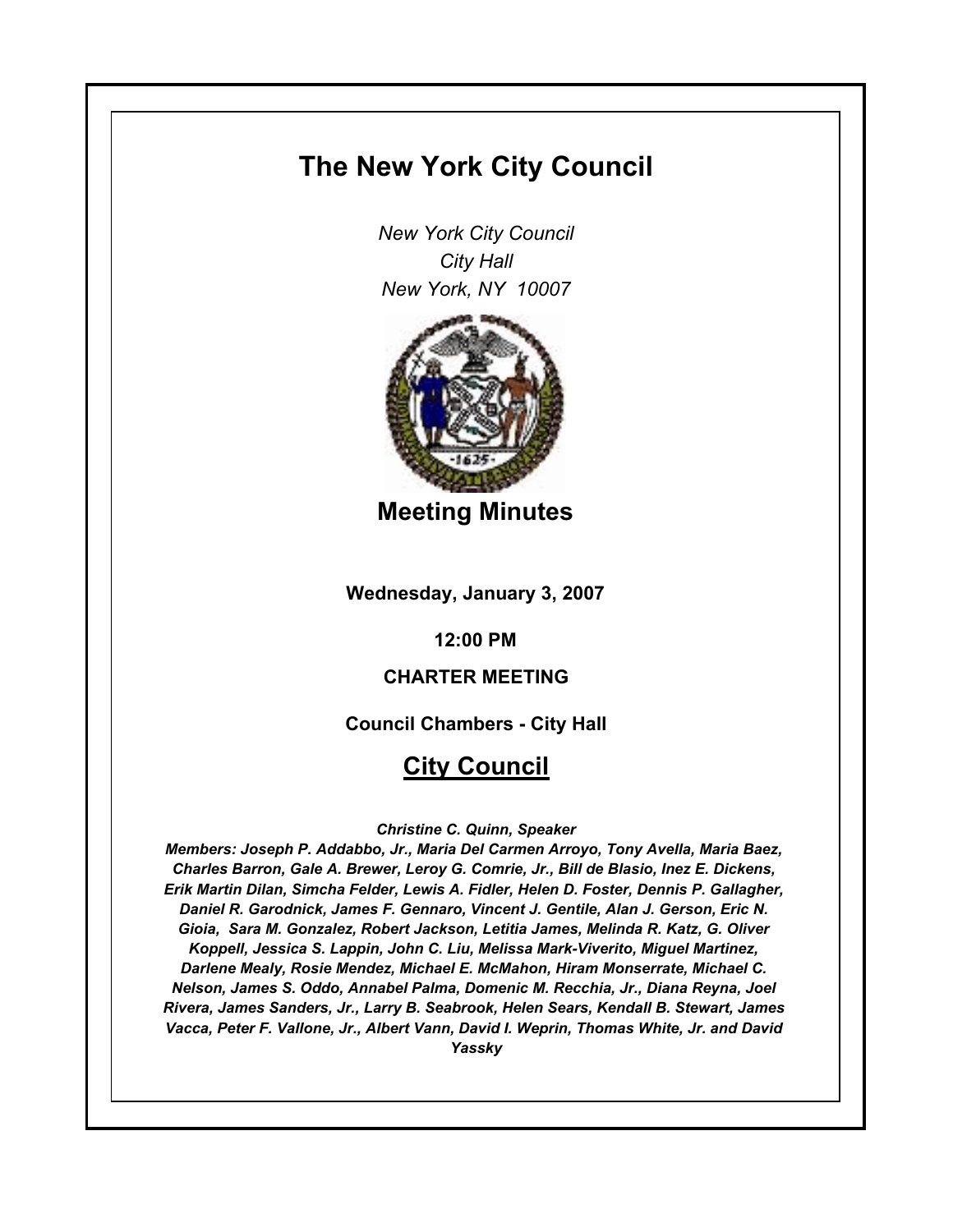### *The President Pro Tempore (Council Member Comrie)*

### 1. Roll Call

#### **Present,**

Speaker Quinn, Addabbo Jr., Arroyo, Avella, Baez, Barron, Brewer, Comrie Jr., Dickens, Dilan, de Blasio, Felder, Fidler, Foster, Gallagher, Garodnick, Gennaro, Gentile, Gerson, Gioia, Gonzalez, Jackson, James, Katz, Koppell, Lappin, Liu, Mark-Viverito, Martinez, McMahon, Mealy, Mendez, Monserrate, Nelson, Oddo, Palma, Recchia Jr., Rivera, Sanders Jr., Sears, Stewart, Vacca, Vallone Jr., Vann, Weprin, White Jr. and Yassky

#### **Excused,**

Reyna and Seabrook

*The presence of a quorum was announced by The President Pro Tempore (Council Member Comrie).*

*The Public Advocate (Ms. Gotbaum) was not present at this Meeting; Council Member Comrie assumed the Chair as acting presiding officer and President Pro Tempore.*

### 2. Invocation

*The Invocation was delivered by: Father Donald Baker, St. Teresa Catholic Church, 141 Henry Street, New York, New York 10002.*

*Council Member Gerson moved to spread the Invocation in full upon the Record.*

*At a certain point in the Meeting, the Speaker (Council Member Quinn) asked for a Moment of Silence in memory of former U.S. President Gerald R. Ford who died at the age of 93 on December 26, 2006.*

### 3. Adoption of Minutes

*Council Member de Blasio moved that the Minutes of the Stated Meeting of November 29, 2006 be adopted as printed.*

### 4. Messages & Papers from the Mayor

**M 0495-2007 Communication from the Mayor - Submitting the name of Nathan Leventhal to the Council for its advice and consent regarding his appointment to the City Planning Commission, Pursuant to Sections 31 and 192 of the City Charter.**

*Attachments:* Committee Report, Resolution, Hearing Transcript

**This Mayor's Message was Referred to Comm by Council to the Committee on Rules, Privileges and Elections**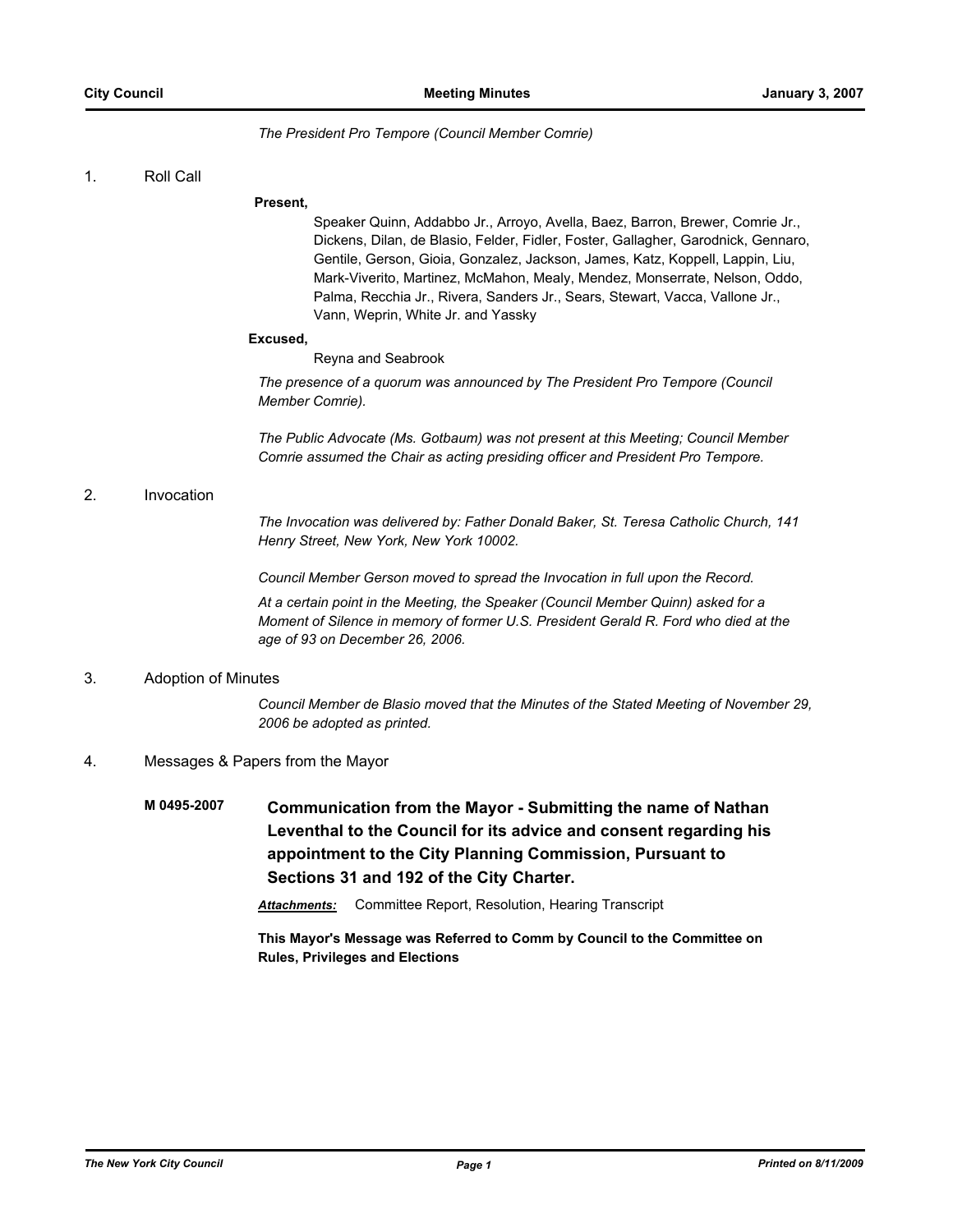|    | M 0496-2007 | Communication from the Mayor - Submitting the name of Betty Y.<br>Chen to the Council for its advice and consent regarding her<br>appointment to the City Planning Commission, Pursuant to<br>Sections 31 and 192 of the City Charter.            |
|----|-------------|---------------------------------------------------------------------------------------------------------------------------------------------------------------------------------------------------------------------------------------------------|
|    |             | Committee Report, Resolution, Hearing Transcript<br>Attachments:                                                                                                                                                                                  |
|    |             | This Mayor's Message was Referred to Comm by Council to the Committee on<br><b>Rules, Privileges and Elections</b>                                                                                                                                |
|    | M 0497-2007 | Communication from the Mayor - Submitting the name of Richard<br>W. Eaddy to the Council for its advice and consent regarding his<br>reappointment to the City Planning Commission, Pursuant to<br>Sections 31 and 192 of the City Charter.       |
|    |             | Committee Report, Resolution, Hearing Transcript<br><b>Attachments:</b>                                                                                                                                                                           |
|    |             | This Mayor's Message was Referred to Comm by Council to the Committee on<br><b>Rules, Privileges and Elections</b>                                                                                                                                |
|    | M 0498-2007 | Communication from the Mayor - Submitting the name of Alfred C.<br>Cerullo, III to the Council for its advice and consent regarding his<br>reappointment to the City Planning Commission, Pursuant to<br>Sections 31 and 192 of the City Charter. |
|    |             | Committee Report, Resolution, Hearing Transcript<br>Attachments:                                                                                                                                                                                  |
|    |             | This Mayor's Message was Referred to Comm by Council to the Committee on<br><b>Rules, Privileges and Elections</b>                                                                                                                                |
| 5. |             | Communications from City, County & Borough Offices                                                                                                                                                                                                |
|    | M 0499-2007 | Communication from the Taxi & Limousine Commission -<br>Submitting its approval of an application for a renewal base station<br>license B.C.S. Transportation Corporation, Council District 47,                                                   |

**pursuant to Section 19-511(i), of the administrative code of the city of New York.**

*Attachments:* Base Station Approval Letter

**This Communication was Referred to Comm by Council to the Committee on Transportation**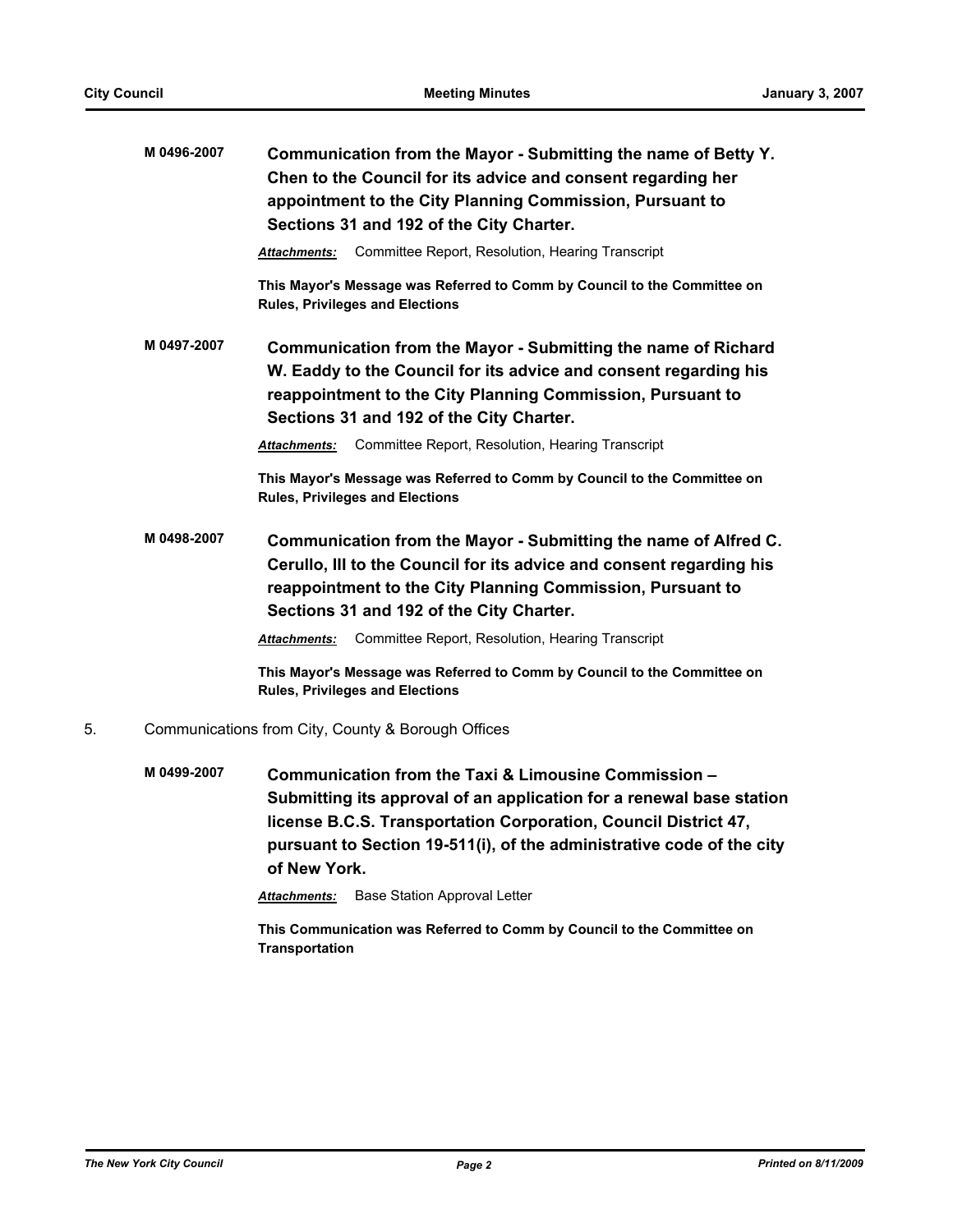| M 0500-2007 | Communication from the Taxi & Limousine Commission -<br>Submitting its approval of an application for a renewal base station<br>license Commack, Inc., Council District 26, pursuant to Section<br>19-511(i), of the administrative code of the city of New York.                                                                                    |  |  |
|-------------|------------------------------------------------------------------------------------------------------------------------------------------------------------------------------------------------------------------------------------------------------------------------------------------------------------------------------------------------------|--|--|
|             | <b>Base Station Approval Letter</b><br><b>Attachments:</b>                                                                                                                                                                                                                                                                                           |  |  |
|             | This Communication was Referred to Comm by Council to the Committee on<br><b>Transportation</b>                                                                                                                                                                                                                                                      |  |  |
| M 0501-2007 | Communication from the Taxi & Limousine Commission -<br>Submitting its approval of an application for a renewal and<br>ownership change base station license Denise Car Service,<br>Council District 38, pursuant to Section 19-511(i), of the<br>administrative code of the city of New York.                                                       |  |  |
|             | <b>Base Station Approval Letter</b><br><b>Attachments:</b>                                                                                                                                                                                                                                                                                           |  |  |
|             | This Communication was Referred to Comm by Council to the Committee on<br><b>Transportation</b>                                                                                                                                                                                                                                                      |  |  |
| M 0502-2007 | Communication from the Taxi & Limousine Commission -<br>Submitting its approval of an application for a renewal base station<br>license Eagle Car & Limousine Service Ltd., Council District 43,<br>pursuant to Section 19-511(i), of the administrative code of the city<br>of New York.                                                            |  |  |
|             | <b>Base Station Approval Letter</b><br><b>Attachments:</b>                                                                                                                                                                                                                                                                                           |  |  |
|             | This Communication was Referred to Comm by Council to the Committee on<br><b>Transportation</b>                                                                                                                                                                                                                                                      |  |  |
| M 0503-2007 | Communication from the Taxi & Limousine Commission -<br>Submitting its approval of an application for a renewal base station<br>license Freedom Limousine & Car Service, Council District 41,<br>pursuant to Section 19-511(i), of the administrative code of the city<br>of New York.<br><b>Base Station Approval Letter</b><br><b>Attachments:</b> |  |  |

**This Communication was Referred to Comm by Council to the Committee on Transportation**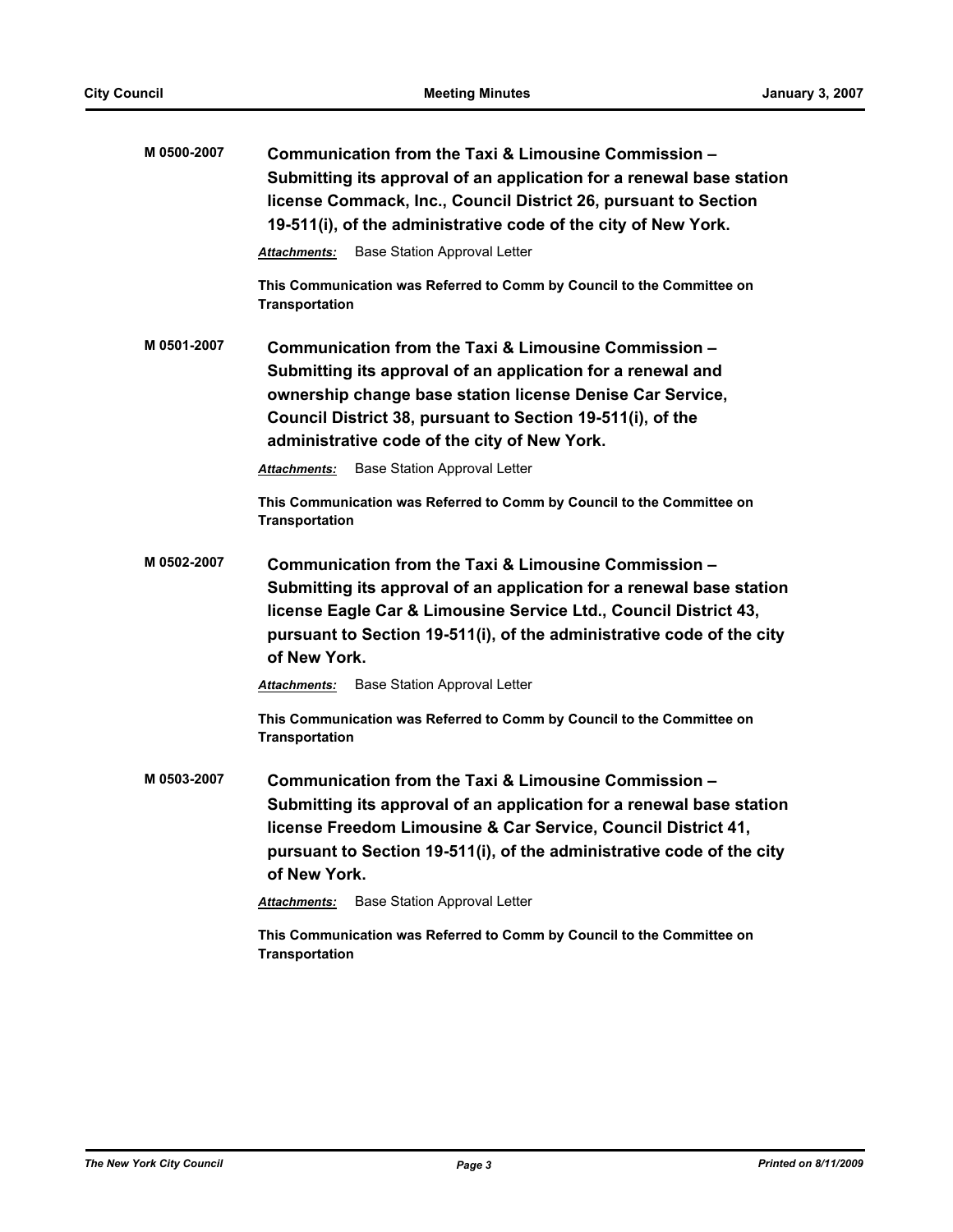| M 0504-2007 | Communication from the Taxi & Limousine Commission -<br>Submitting its approval of an application for a renewal base station<br>license Grand Limo. & Car Service Inc., Council District 26,<br>pursuant to Section 19-511(i), of the administrative code of the city<br>of New York.                                                          |  |  |
|-------------|------------------------------------------------------------------------------------------------------------------------------------------------------------------------------------------------------------------------------------------------------------------------------------------------------------------------------------------------|--|--|
|             | <b>Base Station Approval Letter</b><br><b>Attachments:</b>                                                                                                                                                                                                                                                                                     |  |  |
|             | This Communication was Referred to Comm by Council to the Committee on<br>Transportation                                                                                                                                                                                                                                                       |  |  |
| M 0505-2007 | Communication from the Taxi & Limousine Commission –<br>Submitting its approval of an application for a renewal base station<br>license International Car Service Inc., Council District 35, pursuant<br>to Section 19-511(i), of the administrative code of the city of New<br>York.                                                          |  |  |
|             | Base Station Approval Letter<br><b>Attachments:</b>                                                                                                                                                                                                                                                                                            |  |  |
|             | This Communication was Referred to Comm by Council to the Committee on<br><b>Transportation</b>                                                                                                                                                                                                                                                |  |  |
| M 0506-2007 | Communication from the Taxi & Limousine Commission -<br>Submitting its approval of an application for a renewal base station<br>license La Mexicana Express Inc., Council District 38, pursuant to<br>Section 19-511(i), of the administrative code of the city of New York.                                                                   |  |  |
|             | <b>Base Station Approval Letter</b><br><b>Attachments:</b>                                                                                                                                                                                                                                                                                     |  |  |
|             | This Communication was Referred to Comm by Council to the Committee on<br><b>Transportation</b>                                                                                                                                                                                                                                                |  |  |
| M 0507-2007 | Communication from the Taxi & Limousine Commission -<br>Submitting its approval of an application for a renewal base station<br>license Lower East Side Car Service Corp., Council District 2,<br>pursuant to Section 19-511(i), of the administrative code of the city<br>of New York.<br><b>Base Station Approval Letter</b><br>Attachments: |  |  |

**This Communication was Referred to Comm by Council to the Committee on Transportation**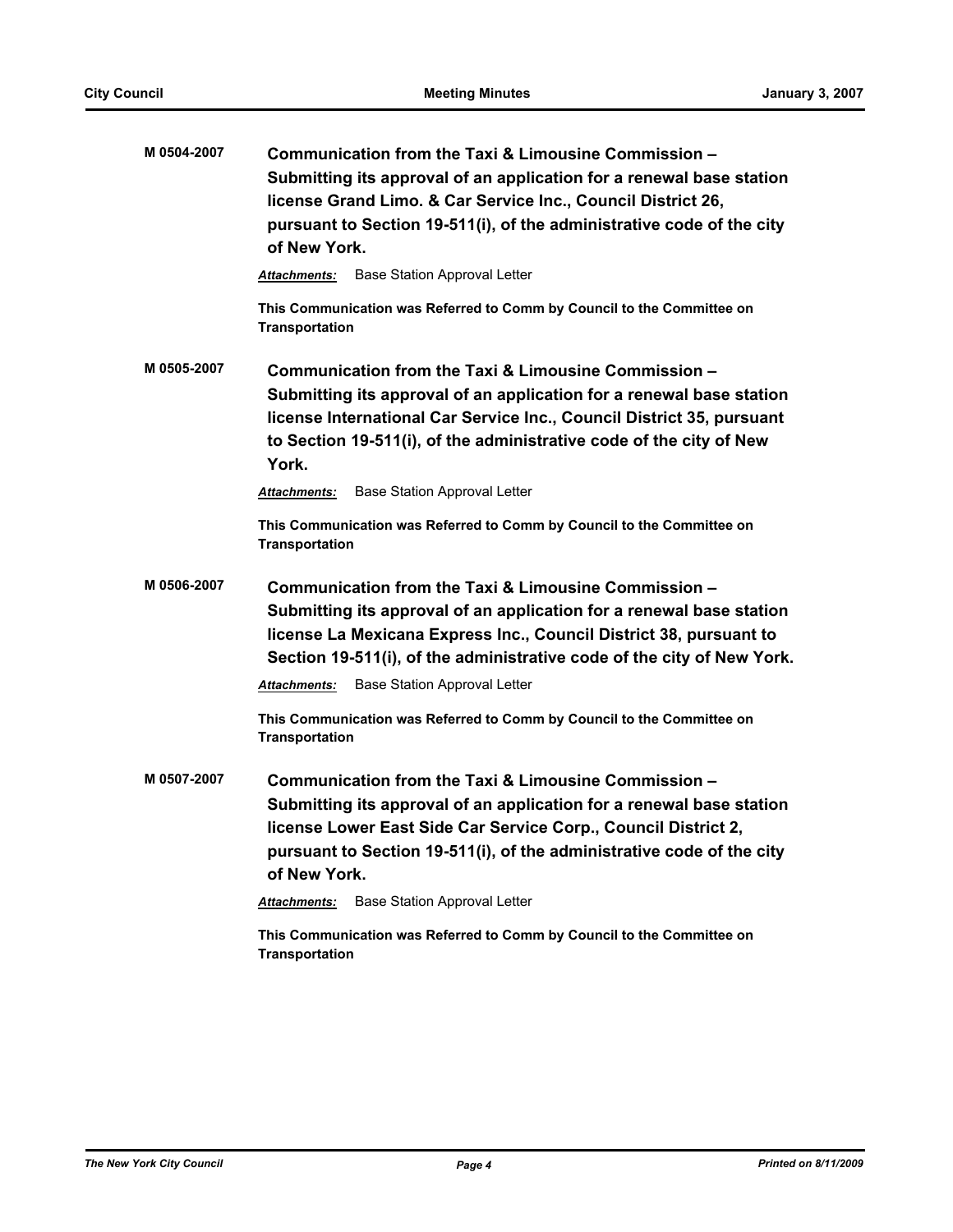| M 0508-2007 | Communication from the Taxi & Limousine Commission -<br>Submitting its approval of an application for a renewal base station<br>license Mega Radio Dispatcher Inc., Council District 17, pursuant to<br>Section 19-511(i), of the administrative code of the city of New York.                                                                                                                                                                          |  |  |
|-------------|---------------------------------------------------------------------------------------------------------------------------------------------------------------------------------------------------------------------------------------------------------------------------------------------------------------------------------------------------------------------------------------------------------------------------------------------------------|--|--|
|             | <b>Base Station Approval Letter</b><br><b>Attachments:</b>                                                                                                                                                                                                                                                                                                                                                                                              |  |  |
|             | This Communication was Referred to Comm by Council to the Committee on<br><b>Technology in Government</b>                                                                                                                                                                                                                                                                                                                                               |  |  |
| M 0509-2007 | Communication from the Taxi & Limousine Commission -<br>Submitting its approval of an application for a renewal base station<br>license Ocean Car Service Inc., Council District 32, pursuant to<br>Section 19-511(i), of the administrative code of the city of New York.<br><b>Base Station Approval Letter</b><br><b>Attachments:</b>                                                                                                                |  |  |
|             | This Communication was Referred to Comm by Council to the Committee on<br><b>Transportation</b>                                                                                                                                                                                                                                                                                                                                                         |  |  |
| M 0510-2007 | Communication from the Taxi & Limousine Commission -<br>Submitting its approval of an application for a renewal base station<br>license Ochs McGuiness Car Service Inc., Council District 33,<br>pursuant to Section 19-511(i), of the administrative code of the city<br>of New York.<br><b>Base Station Approval Letter</b><br><b>Attachments:</b><br>This Communication was Referred to Comm by Council to the Committee on<br><b>Transportation</b> |  |  |
| M 0511-2007 | Communication from the Taxi & Limousine Commission -<br>Submitting its approval of an application for a renewal base station<br>license Olympic Luxury Car Service Inc., Council District 22,<br>pursuant to Section 19-511(i), of the administrative code of the city<br>of New York.                                                                                                                                                                  |  |  |
|             | <b>Base Station Approval Letter</b><br><b>Attachments:</b>                                                                                                                                                                                                                                                                                                                                                                                              |  |  |
|             | This Communication was Referred to Comm by Council to the Committee on<br><b>Transportation</b>                                                                                                                                                                                                                                                                                                                                                         |  |  |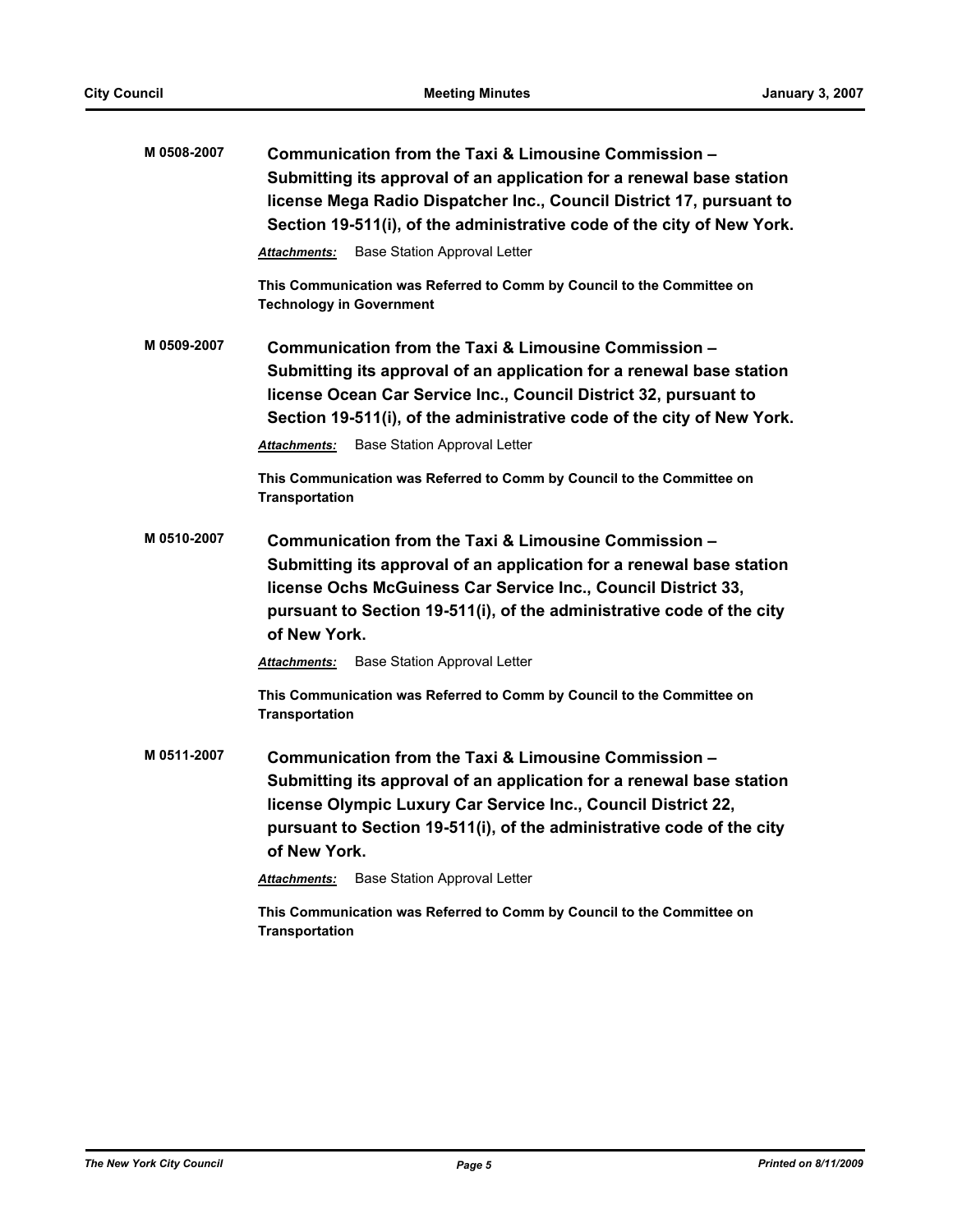|    | M 0512-2007                         | Communication from the Taxi & Limousine Commission -<br>Submitting its approval of an application for a relocation base<br>station license Community Car Service Corp., Council District 12,<br>pursuant to Section 19-511(i), of the administrative code of the city<br>of New York.                                               |  |  |
|----|-------------------------------------|-------------------------------------------------------------------------------------------------------------------------------------------------------------------------------------------------------------------------------------------------------------------------------------------------------------------------------------|--|--|
|    |                                     | <b>Base Station Approval Letter</b><br>Attachments:                                                                                                                                                                                                                                                                                 |  |  |
|    |                                     | This Communication was Referred to Comm by Council to the Committee on<br><b>Transportation</b>                                                                                                                                                                                                                                     |  |  |
|    | M 0513-2007                         | Communication from the Taxi & Limousine Commission -<br>Submitting its approval of an application for a name change,<br>ownership change and relocation base station license<br>Bloomingdale Car Service Inc., Council District 50 and 51, pursuant<br>to Section 19-511(i), of the administrative code of the city of New<br>York. |  |  |
|    |                                     | <b>Base Station Approval Letter</b><br><b>Attachments:</b>                                                                                                                                                                                                                                                                          |  |  |
|    |                                     | This Communication was Referred to Comm by Council to the Committee on<br><b>Transportation</b>                                                                                                                                                                                                                                     |  |  |
| 6. | <b>Petitions and Communications</b> |                                                                                                                                                                                                                                                                                                                                     |  |  |
|    | M 0514-2007                         | <b>Communication from Council Member Andrew Lanza - Submitting</b><br>his resignation as a member of the New York City Council effective<br>December 31, 2006.                                                                                                                                                                      |  |  |
|    |                                     | Hearing Transcript - Stated Meeting 1/3/07<br><b>Attachments:</b>                                                                                                                                                                                                                                                                   |  |  |
|    |                                     | This Petition was Rcvd, Ord, Prnt, Fld by Council                                                                                                                                                                                                                                                                                   |  |  |
|    | M 0515-2007                         | <b>Communication from Council Member Yvette D. Clarke - Submitting</b><br>her resignation as a member of the New York City Council effective<br>the close of business on Tuesday, January 2, 2007.                                                                                                                                  |  |  |
|    |                                     | Hearing Transcript - Stated Meeting 1/3/07<br>Attachments:                                                                                                                                                                                                                                                                          |  |  |
|    |                                     | This Petition was Rcvd, Ord, Prnt, Fld by Council                                                                                                                                                                                                                                                                                   |  |  |
|    | M 0516-2007                         | Motion to file certain State Legislative Resolutions.                                                                                                                                                                                                                                                                               |  |  |
|    |                                     | Attachments:<br>M 516-2007 - Chart of Filed SLR's, Hearing Transcript - Stated Meeting<br>1/3/07                                                                                                                                                                                                                                    |  |  |
|    |                                     | This Petition was Rcvd, Ord, Prnt, Fld by Council                                                                                                                                                                                                                                                                                   |  |  |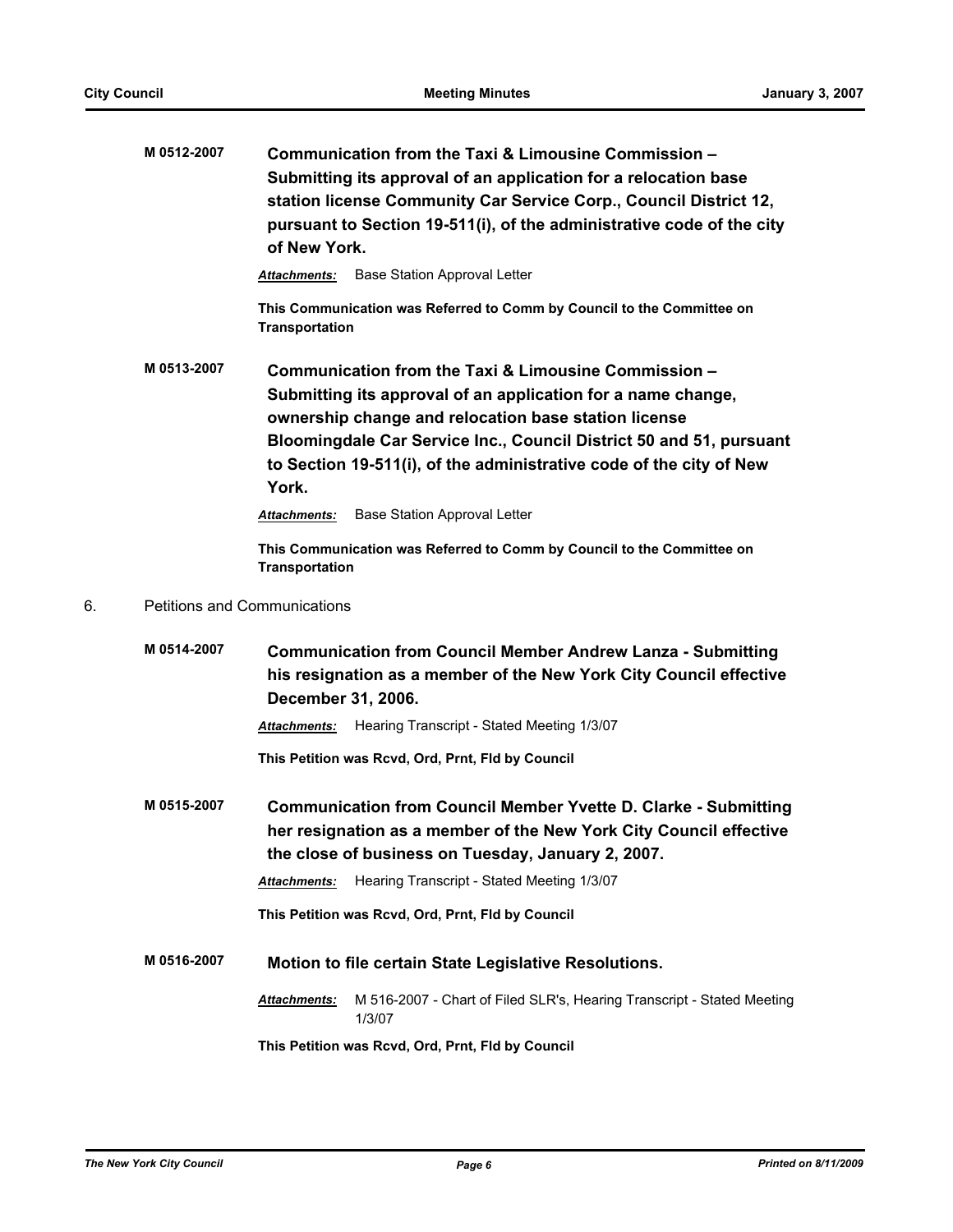7. Land Use Call-Ups

*None*

- 8. Communication from the Speaker
- 9. Discussion of General Orders
- 10. Reports of Special Committees *None*
- 11. Reports of Standing Committees

Report of the Committee on Environmental Protection

**Int 0018-2006 a Local Law to amend the administrative code of the city of New York, in relation to an assessment of city facilities regarding certain clean on-site power generation technologies.**

> *Attachments:* Int. No. 18 - 2/1/06, Committee Report 11/28/06, Hearing Transcript 11/28/06, Committee Report 1/2/07, Hearing Transcript 1/2/07, Fiscal Impact Statement, Local Law, Hearing Transcript - Stated Meeting 1/3/07

**A motion was made that this Introduction be Approved by Council approved by consent Roll Call.**

**Enactment No:** 2007/001

Report of the Committee on Land Use

- **LU 0233-2006 Uniform land use review procedure application no. C 060526 HAK, an Urban Development Action Area Designation and Project, located at 7 Saratoga Avenue and 1510-1524 Broadway, and the disposition of such property, Borough of Brooklyn, Council District no. 41. This matter is subject to Council Review and action pursuant to §197-c and §197-d of the New York City Charter and Article 16 of the General Municipal Law**
	- *Attachments:* Hearing Transcript Planning 12/4/06, Hearing Transcript Planning 12/14/06, Hearing Transcript - Planning 1/2/07, Hearing Transcript - Land Use 1/3/07

*Filed Pursuant to Letter of Withdrawal*

**A motion was made that this Land Use Application be Filed by Council approved by consent Roll Call.**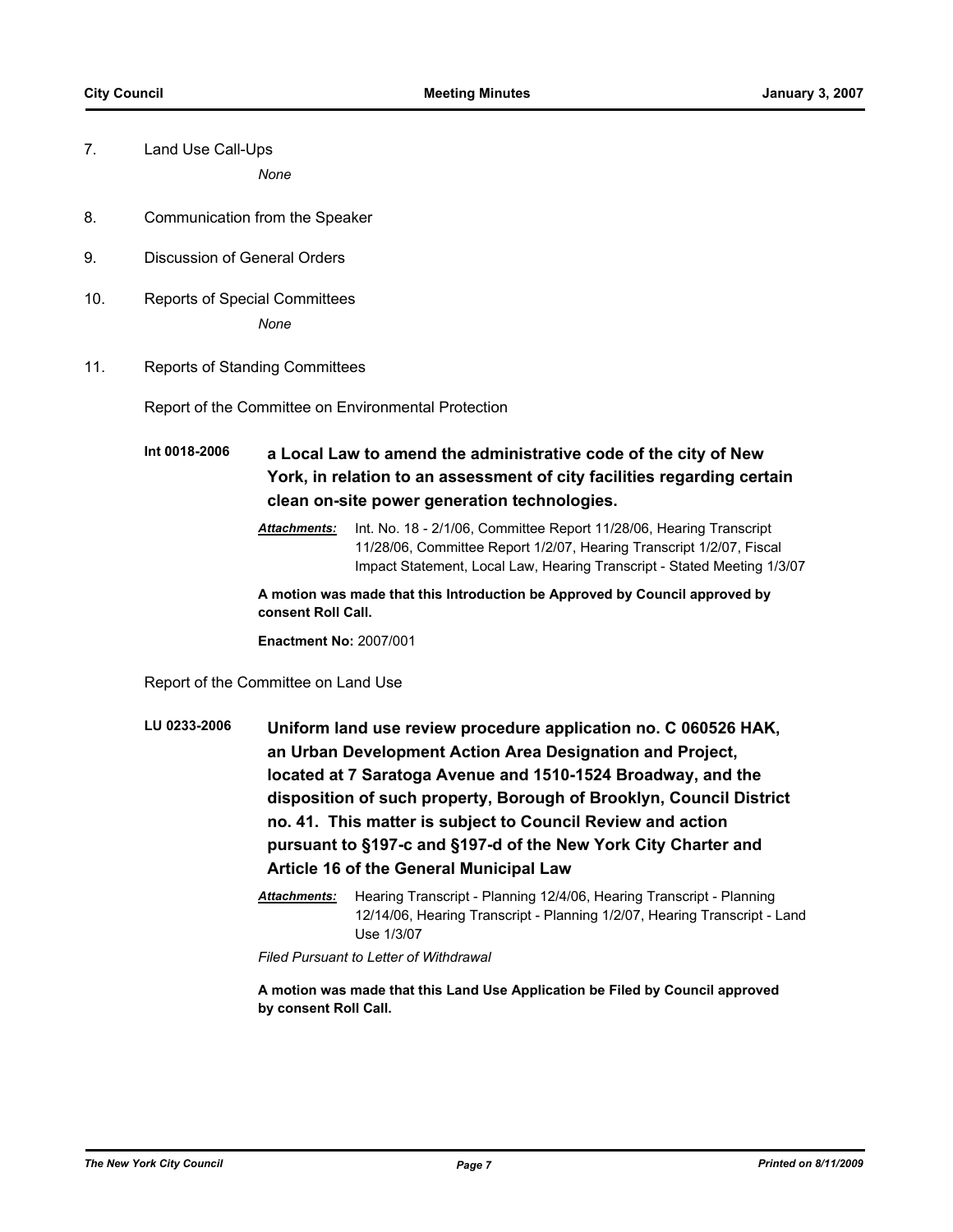# **Res 0681-2007 Resolution approving a motion to file an application submitted by the Department of Housing Preservation and Development, ULURP No. C 060526 HAK (L.U. No. 233; C 060526 HAK).**

*Attachments:* Committee Report, Hearing Transcript - Stated Meeting 1/3/07

*Filed pursuant to a Letter of Withdrawal.*

**A motion was made that this Resolution be Filed by Council approved by consent Roll Call.**

12. General Orders Calendar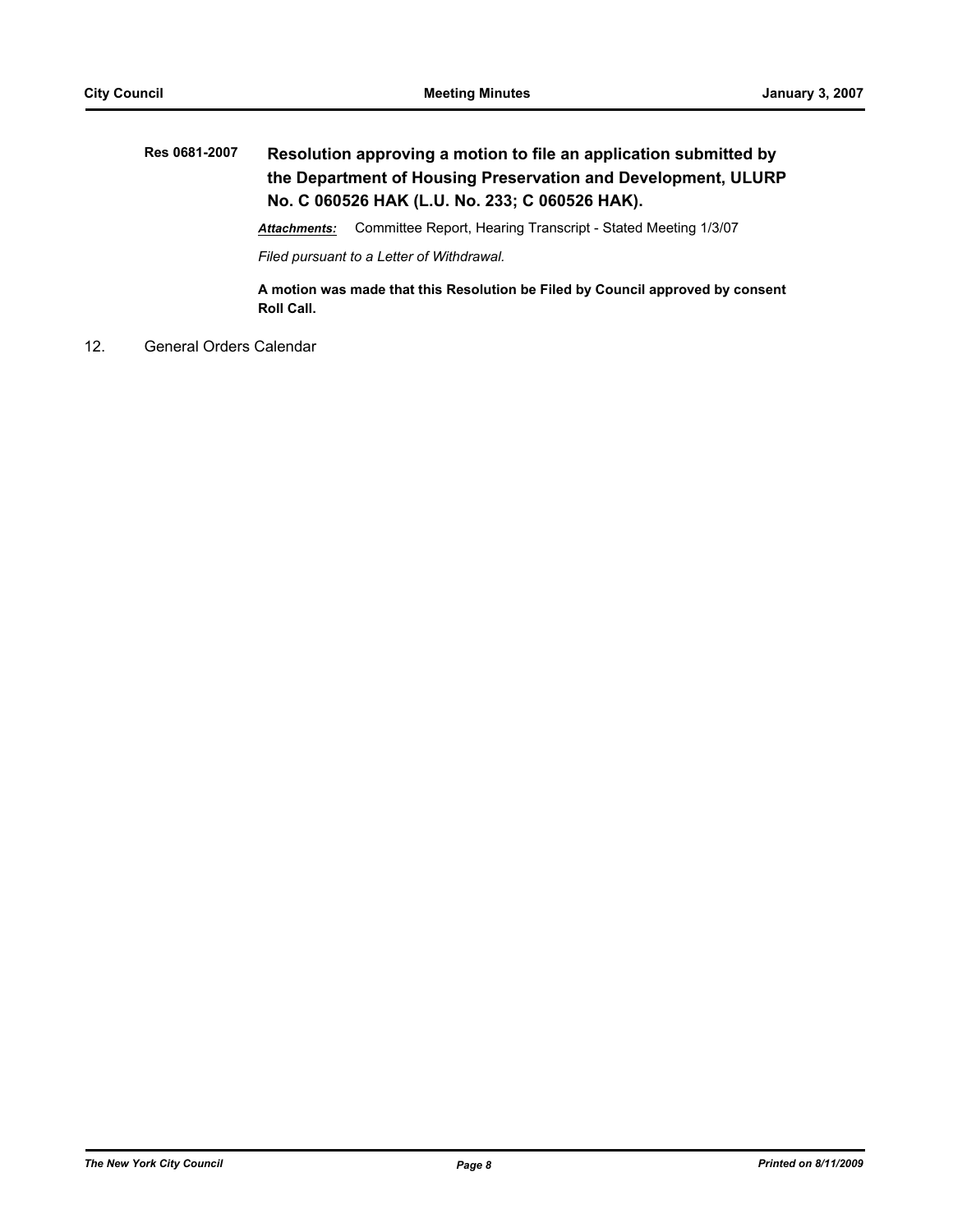## **T2006-0001 Commissioner of Deeds**

*Attachments:* Hearing Transcript - Charter Meeting 1/4/06, Hearing Transcript - Stated Meeting 1/18/06, Hearing Transcript - Stated Meeting 2/1/06, Hearing Transcript - Stated Meeting 2/15/06, Hearing Transcript - Stated Meeting 3/1/06, Hearing Transcript - Stated Meeting 3/22/06, Hearing Transcript - Stated Meeting 4/5/06, Hearing Transcript - Stated Meeting 4/26/06, Hearing Transcript - Stated Meeting 5/10/06, Hearing Transcript - Stated Meeting 5/24/06, Hearing Transcript - Stated Meeting 6/13/06, Hearing Transcript - Stated Meeting 6/20/06, Hearing Transcript - Stated Meeting 6/29/06, Hearing Transcript - Stated Meeting 7/19/06, Hearing Transcript - Stated Meeting 8/16/06, Hearing Transcript - Stated Meeting 9/13/06, Hearing Transcript - Stated Meeting 9/27/06, Hearing Transcript - Stated Meeting 10/11/06, Hearing Transcript - Stated Meeting 10/25/06, Hearing Transcript - Stated Meeting 11/15/06, Hearing Transcript - Stated Meeting 11/29/06, Hearing Transcript - Stated Meeting 12/6/06, Hearing Transcript - Stated Meeting 12/20/06, Hearing Transcript - Stated Meeting 1/3/07, Hearing Transcript - Stated Meeting 1/9/07, Hearing Transcript - Stated Meeting 2/1/07, Hearing Transcript - Stated Meeting 2/28/07, Hearing Transcript - Stated Meeting 3/14/07, Hearing Transcript - Stated Meeting 3/28/07, Hearing Transcript - Stated Meeting 4/12/07, Hearing Transcript - Stated Meeting 4/23/07, Hearing Transcript - Stated Meeting 5/9/07, Hearing Transcript - Stated Meeting 5/30/07, Hearing Transcript - Stated Meeting 6/5/07, Hearing Transcript - Stated Meeting 6/15/07, Hearing Transcript - Stated Meeting 6/27/07, Hearing Transcript - Stated Meeting 7/25/07, Hearing Transcript - Stated Meeting 8/6/07, Hearing Transcript - Stated Meeting 8/22/07, Hearing Transcript - Stated Meeting 9/10/07, Hearing Transcript - Stated Meeting 9/25/07, Hearing Transcript - Stated Meeting 10/17/07, Hearing Transcript - Stated Meeting 10/23/07, Hearing Transcript - Stated Meeting 10/29/07, Hearing Transcript - Stated Meeting 11/15/07, Hearing Transcript - Stated Meeting 11/28/07, Hearing Transcript - Stated Meeting 12/11/07, Hearing Transcript - Stated Meeting 12/19/07, Hearing Transcript - Charter Meeting 1/9/08, Hearing Transcript - Stated Meeting 1/30/08, Hearing Transcript - Stated Meeting 2/13/08, Hearing Transcript - Stated Meeting 2/27/08, Hearing Transcript - Stated Meeting 3/12/08, Hearing Transcript - Stated Meeting 3/26/08, Hearing Transcript - Stated Meeting 3/31/08, Hearing Transcript - Stated Meeting 4/16/08, Hearing Transcript - Stated Meeting 4/30/08, Hearing Transcript - Stated Meeting 5/14/08, Hearing Transcript - Stated Meeting 5/28/08, Hearing Transcript - Recessed Stated Meeting 5/28/08, Hearing Transcript - Stated Meeting 6/12/08, Hearing Transcript - Recessed Stated Meeting 6-23-08, Hearing Transcript - Stated Meeting 6/29/08, Hearing Transcript - Stated Meeting 7/23/08, Hearing Transcript - Stated Meeting 8/14/08, Hearing Transcript - Stated Meeting 9/4/08, Hearing Transcript - Stated Meeting 9/24/08, Hearing Transcript - Stated Meeting 10/7/08, Hearing Transcript - Stated Meeting 10/23/08, Hearing Transcript - Stated Meeting 11/13/08, Hearing Transcript - Stated Meeting 11/19/08, Hearing Transcript - Charter Meeting 1/7/09, Hearing Transcript - Stated Meeting 1/28/09, Hearing Transcript - Stated Meeting 2/11/09, Hearing Transcript - Stated Meeting 3/24/09, Hearing Transcript - Stated Meeting 4/2/09, Hearing Transcript - Stated Meeting 4/22/09, Hearing Transcript - Stated Meeting 5/6/09, Hearing Transcript - Stated Meeting 5/20/09, Hearing Transcript - Stated Meeting 6/10/09, Hearing Transcript - Stated Meeting 6/19/09, Hearing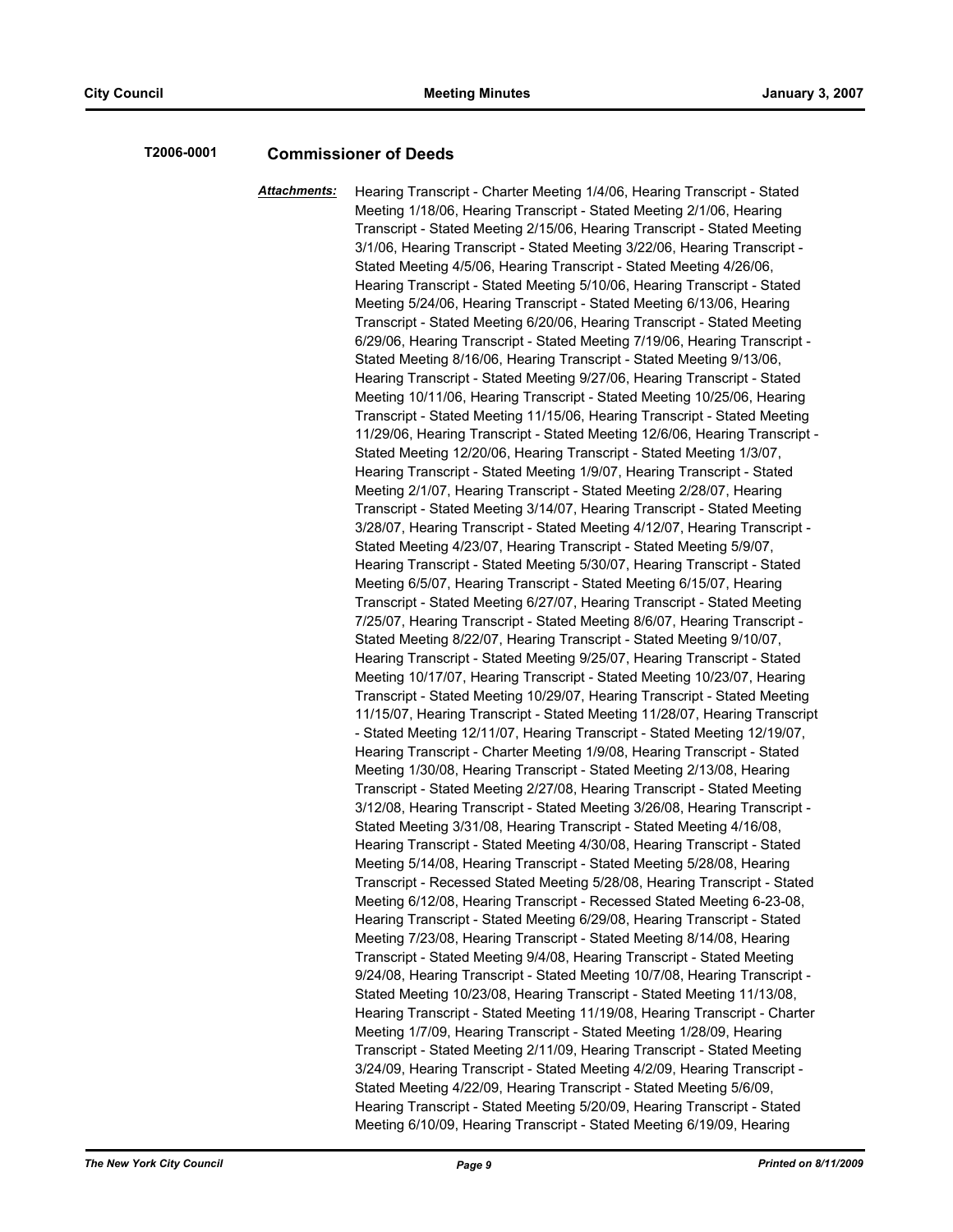Transcript - Stated Meeting 6/30/09

### **A motion was made that this Commissioner of Deeds be Approved, by Council approved by consent Roll Call.**

Coupled on General Order Calendar

Environmental Protection

# **Int 0018-2006 a Local Law to amend the administrative code of the city of New York, in relation to an assessment of city facilities regarding certain clean on-site power generation technologies.**

*Attachments:* Int. No. 18 - 2/1/06, Committee Report 11/28/06, Hearing Transcript 11/28/06, Committee Report 1/2/07, Hearing Transcript 1/2/07, Fiscal Impact Statement, Local Law, Hearing Transcript - Stated Meeting 1/3/07

**Enactment No:** 2007/001

Land Use

# **Res 0681-2007 Resolution approving a motion to file an application submitted by the Department of Housing Preservation and Development, ULURP No. C 060526 HAK (L.U. No. 233; C 060526 HAK).**

*Attachments:* Committee Report, Hearing Transcript - Stated Meeting 1/3/07

General Order Calendar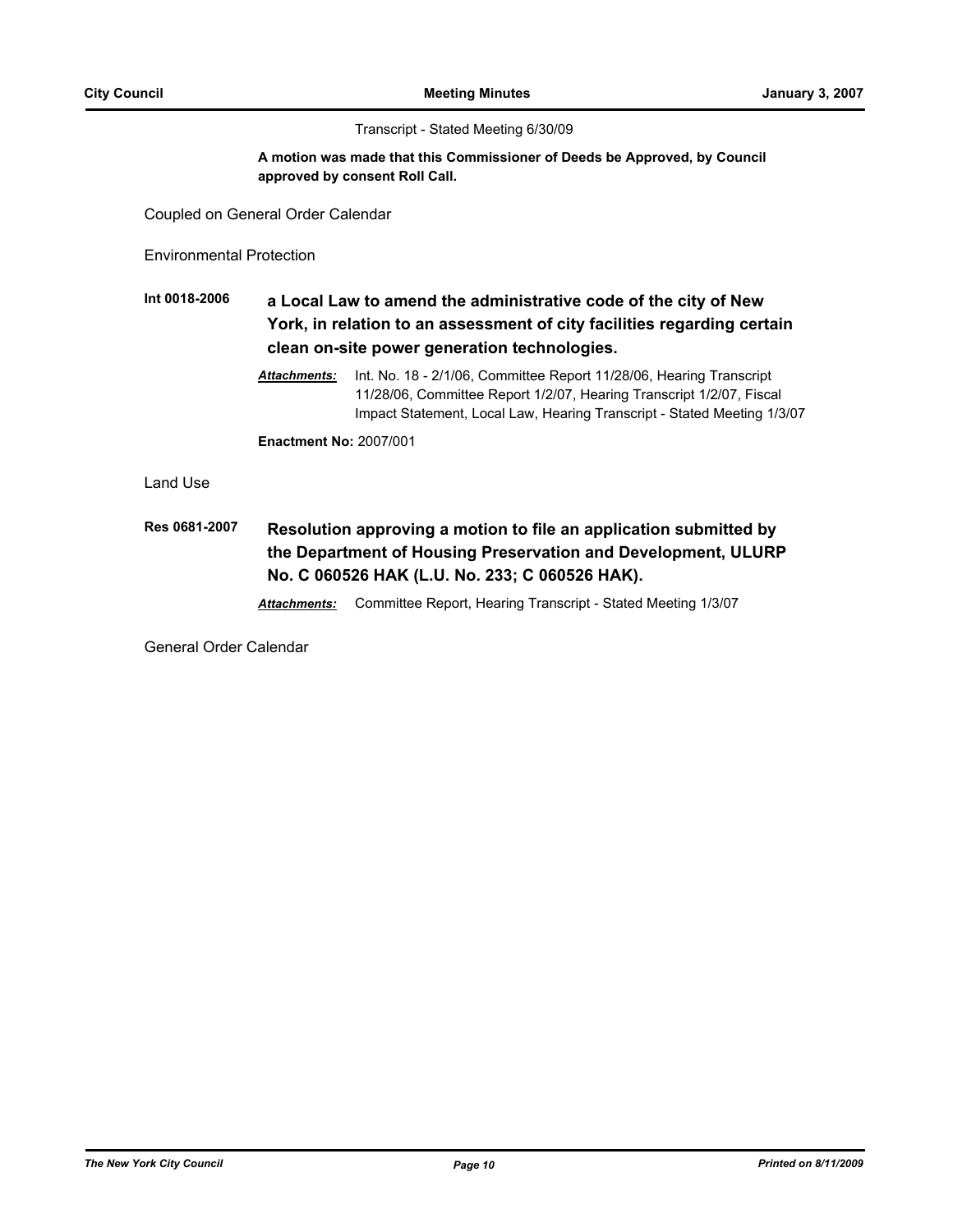## **T2006-0001 Commissioner of Deeds**

*Attachments:* Hearing Transcript - Charter Meeting 1/4/06, Hearing Transcript - Stated Meeting 1/18/06, Hearing Transcript - Stated Meeting 2/1/06, Hearing Transcript - Stated Meeting 2/15/06, Hearing Transcript - Stated Meeting 3/1/06, Hearing Transcript - Stated Meeting 3/22/06, Hearing Transcript - Stated Meeting 4/5/06, Hearing Transcript - Stated Meeting 4/26/06, Hearing Transcript - Stated Meeting 5/10/06, Hearing Transcript - Stated Meeting 5/24/06, Hearing Transcript - Stated Meeting 6/13/06, Hearing Transcript - Stated Meeting 6/20/06, Hearing Transcript - Stated Meeting 6/29/06, Hearing Transcript - Stated Meeting 7/19/06, Hearing Transcript - Stated Meeting 8/16/06, Hearing Transcript - Stated Meeting 9/13/06, Hearing Transcript - Stated Meeting 9/27/06, Hearing Transcript - Stated Meeting 10/11/06, Hearing Transcript - Stated Meeting 10/25/06, Hearing Transcript - Stated Meeting 11/15/06, Hearing Transcript - Stated Meeting 11/29/06, Hearing Transcript - Stated Meeting 12/6/06, Hearing Transcript - Stated Meeting 12/20/06, Hearing Transcript - Stated Meeting 1/3/07, Hearing Transcript - Stated Meeting 1/9/07, Hearing Transcript - Stated Meeting 2/1/07, Hearing Transcript - Stated Meeting 2/28/07, Hearing Transcript - Stated Meeting 3/14/07, Hearing Transcript - Stated Meeting 3/28/07, Hearing Transcript - Stated Meeting 4/12/07, Hearing Transcript - Stated Meeting 4/23/07, Hearing Transcript - Stated Meeting 5/9/07, Hearing Transcript - Stated Meeting 5/30/07, Hearing Transcript - Stated Meeting 6/5/07, Hearing Transcript - Stated Meeting 6/15/07, Hearing Transcript - Stated Meeting 6/27/07, Hearing Transcript - Stated Meeting 7/25/07, Hearing Transcript - Stated Meeting 8/6/07, Hearing Transcript - Stated Meeting 8/22/07, Hearing Transcript - Stated Meeting 9/10/07, Hearing Transcript - Stated Meeting 9/25/07, Hearing Transcript - Stated Meeting 10/17/07, Hearing Transcript - Stated Meeting 10/23/07, Hearing Transcript - Stated Meeting 10/29/07, Hearing Transcript - Stated Meeting 11/15/07, Hearing Transcript - Stated Meeting 11/28/07, Hearing Transcript - Stated Meeting 12/11/07, Hearing Transcript - Stated Meeting 12/19/07, Hearing Transcript - Charter Meeting 1/9/08, Hearing Transcript - Stated Meeting 1/30/08, Hearing Transcript - Stated Meeting 2/13/08, Hearing Transcript - Stated Meeting 2/27/08, Hearing Transcript - Stated Meeting 3/12/08, Hearing Transcript - Stated Meeting 3/26/08, Hearing Transcript - Stated Meeting 3/31/08, Hearing Transcript - Stated Meeting 4/16/08, Hearing Transcript - Stated Meeting 4/30/08, Hearing Transcript - Stated Meeting 5/14/08, Hearing Transcript - Stated Meeting 5/28/08, Hearing Transcript - Recessed Stated Meeting 5/28/08, Hearing Transcript - Stated Meeting 6/12/08, Hearing Transcript - Recessed Stated Meeting 6-23-08, Hearing Transcript - Stated Meeting 6/29/08, Hearing Transcript - Stated Meeting 7/23/08, Hearing Transcript - Stated Meeting 8/14/08, Hearing Transcript - Stated Meeting 9/4/08, Hearing Transcript - Stated Meeting 9/24/08, Hearing Transcript - Stated Meeting 10/7/08, Hearing Transcript - Stated Meeting 10/23/08, Hearing Transcript - Stated Meeting 11/13/08, Hearing Transcript - Stated Meeting 11/19/08, Hearing Transcript - Charter Meeting 1/7/09, Hearing Transcript - Stated Meeting 1/28/09, Hearing Transcript - Stated Meeting 2/11/09, Hearing Transcript - Stated Meeting 3/24/09, Hearing Transcript - Stated Meeting 4/2/09, Hearing Transcript - Stated Meeting 4/22/09, Hearing Transcript - Stated Meeting 5/6/09, Hearing Transcript - Stated Meeting 5/20/09, Hearing Transcript - Stated Meeting 6/10/09, Hearing Transcript - Stated Meeting 6/19/09, Hearing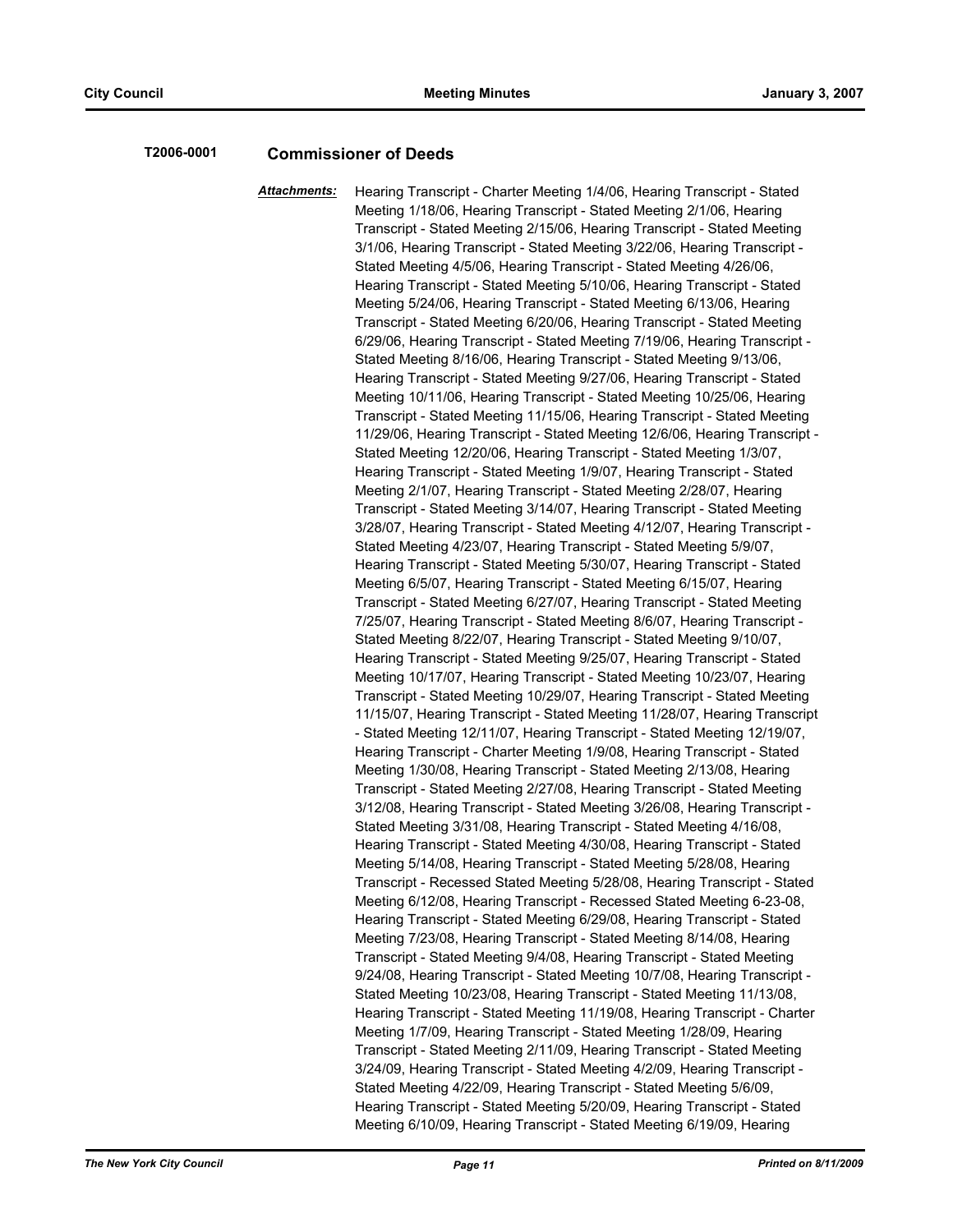Transcript - Stated Meeting 6/30/09

*The President Pro Tempore (Council Member Comrie) put the question whether the Council would agree with and adopt such reports, which were decided in the affirmative by the following vote:*

#### **A motion was made that these files be approved by consent vote.**

### **Affirmative,** 47 -

Speaker Quinn, Addabbo Jr., Arroyo, Avella, Baez, Barron, Brewer, Comrie Jr., Dickens, Dilan, de Blasio, Felder, Fidler, Foster, Gallagher, Garodnick, Gennaro, Gentile, Gerson, Gioia, Gonzalez, Jackson, James, Katz, Koppell, Lappin, Liu, Mark-Viverito, Martinez, McMahon, Mealy, Mendez, Monserrate, Nelson, Oddo, Palma, Recchia Jr., Rivera, Sanders Jr., Sears, Stewart, Vacca, Vallone Jr., Vann, Weprin, White Jr. and Yassky

### **Excused,** 2 -

Reyna and Seabrook

- Introduction & Reading of Bills See Attached 13.
- 14. Discussion of Resolutions
- 15. Resolutons

*None*

- 16. General Discussion
- 17. Extension of Remarks

INTRODUCTION AND READING OF BILLS

- **Res 0679-2007 Resolution calling upon the New York City Department of Education to change the minimum standards for investigating excessive student absences and reporting such absences to the State Central Registrar in order to better safeguard children.**
	- *Sponsors:* By Council Members Baez, Gonzalez, Jackson, James, Mark-Viverito, Nelson, Stewart, Gerson and Mendez

**This Resolution was Referred to Comm by Council to the Committee on Education**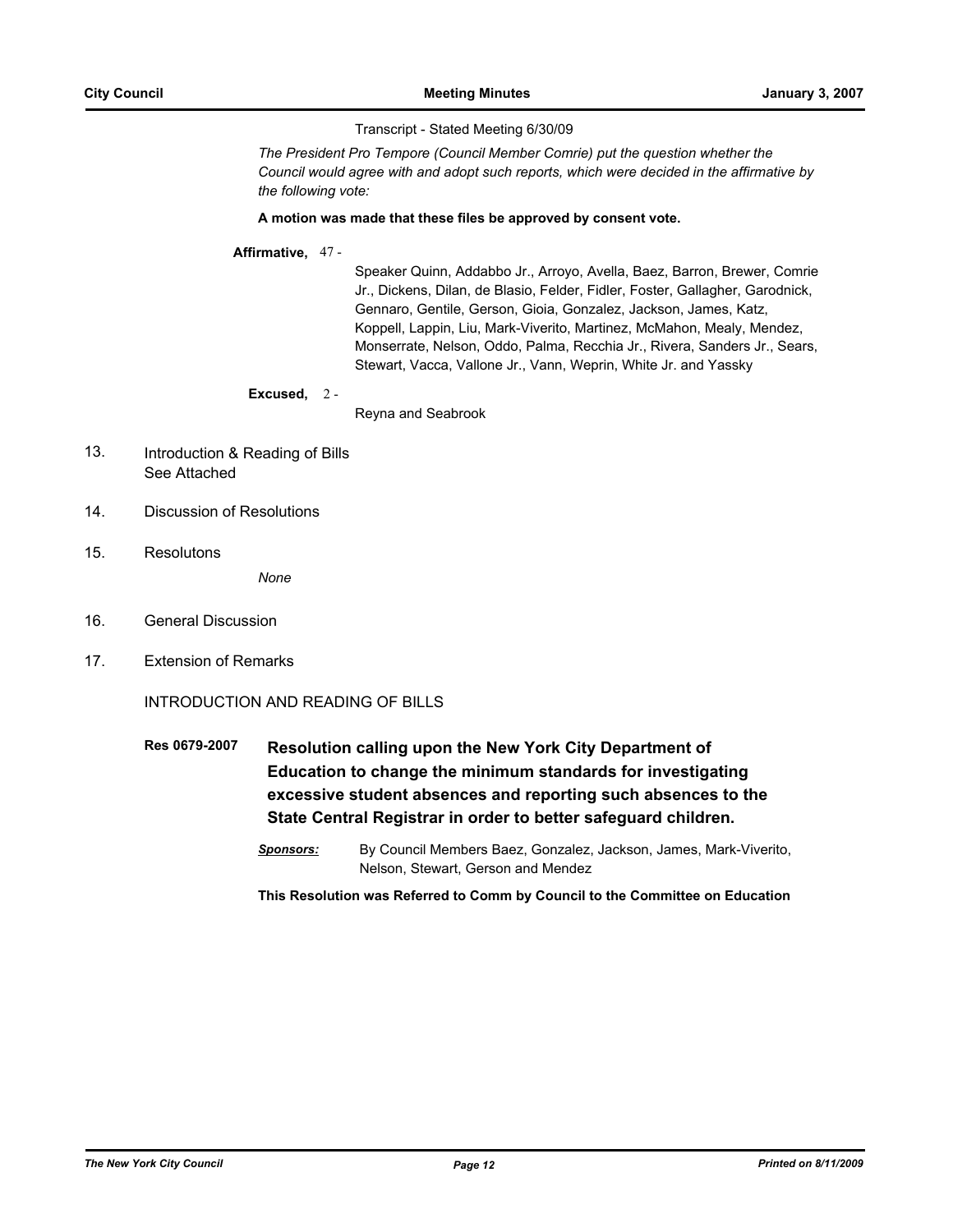| Int 0496-2007        | A Local Law to amend the administrative code of the city of New<br>York, in relation to mandating that the commissioner of the fire<br>department promulgate rules requiring certain building owners to<br>file a list with the fire department indicating the number of each<br>floor of the building. |                                                                                                                                                                                                                                                                                                     |  |  |
|----------------------|---------------------------------------------------------------------------------------------------------------------------------------------------------------------------------------------------------------------------------------------------------------------------------------------------------|-----------------------------------------------------------------------------------------------------------------------------------------------------------------------------------------------------------------------------------------------------------------------------------------------------|--|--|
|                      | <b>Sponsors:</b>                                                                                                                                                                                                                                                                                        | By Council Members Brewer, Jackson, Mealy, Weprin, Gerson, Liu,<br>Recchia Jr. and Sears                                                                                                                                                                                                            |  |  |
|                      | Attachments:                                                                                                                                                                                                                                                                                            | Int. No. 496 - 1/3/07, Committee Assignment Change, Committee Report<br>4/18/07, Hearing Transcript 4/18/07, Committee Report 5/30/07, Hearing<br>Transcript 5/30/07, Committee Report - Stated Meeting 5/30/07, Hearing<br>Transcript - Stated Meeting 5/30/07, Fiscal Impact Statement, Local Law |  |  |
|                      | This Introduction was Referred to Comm by Council to the Committee on Housing<br>and Buildings                                                                                                                                                                                                          |                                                                                                                                                                                                                                                                                                     |  |  |
|                      | <b>Enactment No: 2007/026</b>                                                                                                                                                                                                                                                                           |                                                                                                                                                                                                                                                                                                     |  |  |
| <b>Res 0680-2007</b> | Resolution calling upon the New York State Legislature to<br>reschedule next year's Primary Election to a date other than<br>September 11, 2007.                                                                                                                                                        |                                                                                                                                                                                                                                                                                                     |  |  |
|                      | <u>Sponsors:</u>                                                                                                                                                                                                                                                                                        | By Council Members Fidler, Brewer, Gonzalez, Jackson, James, Nelson,<br>Recchia Jr., Sears, Stewart, Weprin and Gerson                                                                                                                                                                              |  |  |
|                      | This Resolution was Referred to Comm by Council to the Committee on<br><b>Governmental Operations</b>                                                                                                                                                                                                   |                                                                                                                                                                                                                                                                                                     |  |  |
| Int 0497-2007        | excavations.                                                                                                                                                                                                                                                                                            | A Local Law to amend the administrative code of the city of New<br>York, in relation to plating and decking during street openings and                                                                                                                                                              |  |  |
|                      | <u>Sponsors:</u>                                                                                                                                                                                                                                                                                        | By Council Members Gerson, Brewer, Fidler, Gentile, Gonzalez, Jackson,<br>James, Koppell, Mealy, Nelson, Sears, Weprin and de Blasio                                                                                                                                                                |  |  |
|                      | Attachments:                                                                                                                                                                                                                                                                                            | Committee Report 9/26/07, Hearing Transcript 9/26/07, Hearing Testimony<br>9/26/07                                                                                                                                                                                                                  |  |  |
|                      | This Introduction was Referred to Comm by Council to the Committee on<br><b>Transportation</b>                                                                                                                                                                                                          |                                                                                                                                                                                                                                                                                                     |  |  |
| Int 0498-2007        | A Local Law to amend the administrative code of the city of New<br>York, in relation to creating a bicycle safety taskforce.                                                                                                                                                                            |                                                                                                                                                                                                                                                                                                     |  |  |
|                      | <b>Sponsors:</b>                                                                                                                                                                                                                                                                                        | By Council Members Gerson, Brewer, Gentile, Gonzalez, Jackson,<br>James, Koppell, Mealy, Nelson and Weprin                                                                                                                                                                                          |  |  |
|                      | <b>Transportation</b>                                                                                                                                                                                                                                                                                   | This Introduction was Referred to Comm by Council to the Committee on                                                                                                                                                                                                                               |  |  |
|                      | At this point the Speaker (Council Member Quinn) made the following annoucements:                                                                                                                                                                                                                       |                                                                                                                                                                                                                                                                                                     |  |  |